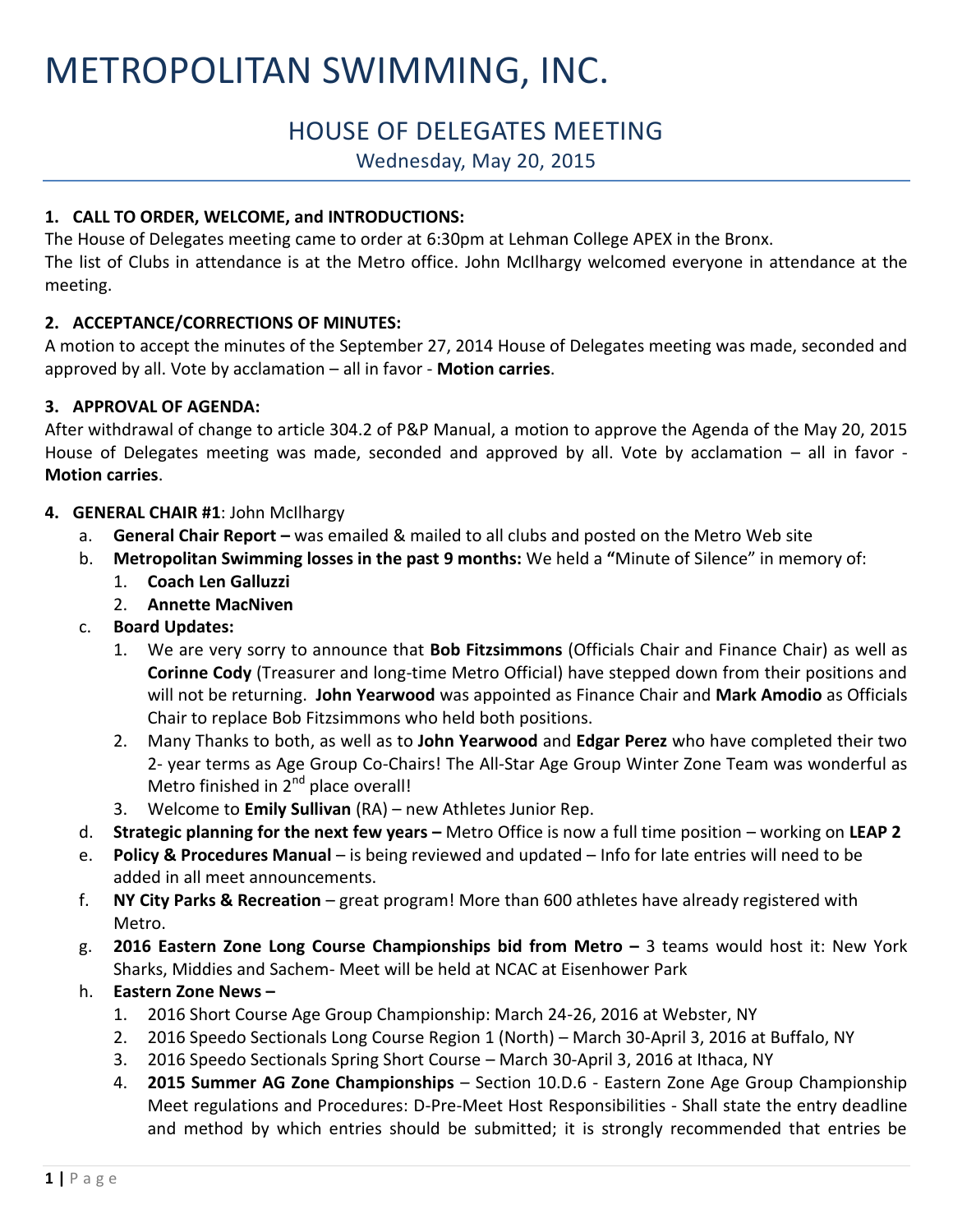submitted electronically by the respective LSC. **The procedures for late entries will be specified in the meet announcement.**

- 5. **2016 Winter AG Zone Championships -** In reviewing the 2015 Winter AG Zone Championships and comparing to the EZ Policy Manual it is noted that the fastest heat of the girls 1000 and boys 1650 have been traditionally swum with finals in a similar manner to the LC Summer AG Zone Meet. The EZ Manual specifically states as such in the order of events for Summer LC Meet. There is no such statement in the Winter SC Meet events in the EZ Manual. Motion passed at the EZ Technical Planning Meeting: The addition / insertion of the wording below into the EZ Manual Appendix A - Order of events – Eastern Zone SC Age Group Championship:
	- \* The fastest heat of the Girls 13-14 1000 Free and the Girls 15-18 1000 Free will be swum at finals. The fastest heat of the Girls 13/14 1000 Free will be swum as the first event of finals. The fastest heat of the Girls 15/18 1000 Free will be swum as the final individual event of finals prior to relays. All other heats of the 1000 Free will be swum as the last events in the preliminaries. The remaining heats of the 1000 free will be swum as follows: the next fastest heat of 13-14 girls, then 13-14 boys, 15-18 girls, 15-18 boys until all heats have been swum.
	- \*\* The fastest heat of the Boys 13-14 1650 free and the Boys 15-18 1650 free events will be swum with finals. The fastest heat of the Boys 13/14 1650 Free will be swum as the first event of finals. The fastest heat of the Boys 15/18 1650 Free will be swum as the final individual event of finals prior to relays. All other heats of the 1650 Free will be swum as the last events of the preliminaries. The remaining heats of the 1650 shall be swum as follows: the next fastest heat of 13-14 girls, then 13-14 boys, 15-18 girls, 15-18 boys until all heats have been swum.
- i. **Hall of Fame –** we need help from all to finalize it! We need volunteers to send pictures and History of Metropolitan Swimming. Send emails to Mac.
- j. **May Elections –** the following positions are up for election at this time: Age Group Chairs, Treasurer, Safety Chair, and Technical Planning.
- k. **Metro "Moments" Newsletter –** starting next month it will keep everyone up-to-date on Metropolitan Swimming.

# **5. TREASURER/FINANCE:** Corinne Cody

- a. Reports were submitted and were available at the meeting:
- b. Budget vs. Actuals: FYE Budget 2015 FY15 P&L September 1, 2014 to May 17, 2015
- c. Statements of Financial Position as of May 17, 2015
- d. Travel reimbursement for Speedo Sectionals was \$22,000.00. Travel reimbursement for NCSA Spring Championship was also \$22,000.00
- e. A motion to accept the Treasurer's Report was made, seconded and approved by all.
- f. Many Thanks to Corinne Cody long time Official and Treasurer. John McIlhargy presented a plaque to Corinne to celebrate her many years of service to our LSC. We are all very grateful for everything Corinne has done for us all and we will miss her.

### **6. OFFICE MANAGER/REGISTRATION REPORT**: Mary Fleckenstein

### 1. **Membership Statistics**

|                   | May 2013 | May 2014           | May 2015         |
|-------------------|----------|--------------------|------------------|
| Coaches:          | 512      | 532                | 603              |
| Officials :       | 227      | 250                | 265              |
| Other:            | 112      | 170                | 163              |
| Athletes:         | 10,010   | 10,039             | 10,800           |
| Total Membership: | 10,861   | $10,943*$ dual reg | 11,788* dual reg |
|                   |          |                    |                  |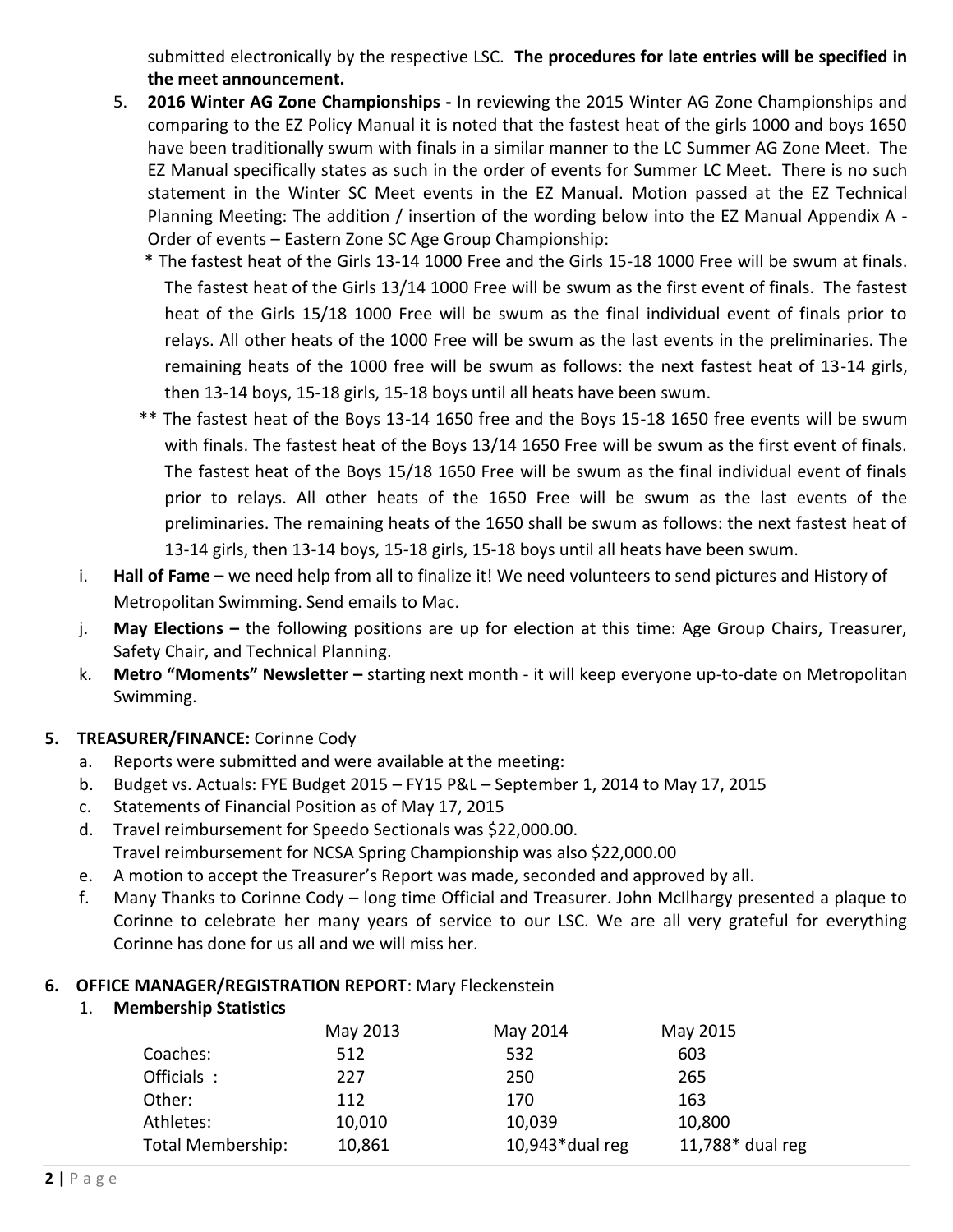### b. **Coaches Certifications**

- a. Coach's current certifications are listed in club portal and on deck pass 24/7. Coaches are emailed 30 days prior to expiration – giving ample time to renew. No excuse to not renew before expiration dates. Many LSC's fine or deny membership to coaches that let their certifications expire. Please be diligent. Reminder to send in updates as you do them – do not wait until the day before you need them.
- b. Coaches without full certifications are NOT allowed on the pool deck in any capacity practice or meets.
- c. Safety Training for Swim Coaches please attach your current lifeguard certification OR the skills sheet with your online course.

# c. **Club Portals**

Club Portals should be your best friend! All of your club information is in it, and up-to-date to what is in the database. Please check your club portals frequently.

# d. **Sanctions**

Please be prompt with submitting your sanction requests. Please review the information on the web and make sure your application is completely filled in and can be read clearly. You must have a completely registered meet director, meet referee and Admin. Official to receive your sanction.

### e. **Meet Recons**

- **a.** It is the responsibility of the club to only enter swimmers that have been registered with USA Swimming. As we know – meets fill up early – swimmers should have been registered prior to you sending your meet entry. There is no excuse for not knowing who is on your roster – ie: Club Portal is live 24/7.
- **b.** If a swimmer is not registered and swims in a meet there is a \$100 fine to the team that entered the swimmer and a \$100 fine to the host club for allowing the swimmer in the meet. There will be no grace period to correct this issue. Times achieved at the meet will not be uploaded into the SWIMS database.
- **c.** Please pay attention to emails with meet recon information in it. Fix what needs to be fixed!

### f. **Registration**

- a. Everyone can print a temporary card from their home computer using deck pass. If your certifications are up-to-date – it will show on your deck pass.
- b. Officials will NOT be receiving membership cards from the office beginning with the 2016 registration period (starting September 1, 2015). Officials will need to use the OTS to receive their cards.
- c. Registration materials will be available in August for 2016. Club applications will have new info on them for USA Swimming – you will still need to check and sign for preemployment screening (which verifies that you have done a full screening according to USA Swimming guidelines when hiring a new employee – whether they were employed by another team or not). You will now need to sign for racing starts certification. You will also need to list club president.
- d. On the Metro form you will need to list who the contact person will be for your club. This will be the person who is contacted if there is a problem on registration, payments etc.
- e. Reminder the SWIMS database does not know if you move, change your name, etc. Please let the office know of any changes.
- f. Transfers Any swimmer that has ever been registered to any club must fill out a transfer form – even if they have not participated in several years. They remain in a holding tank until the form is completed.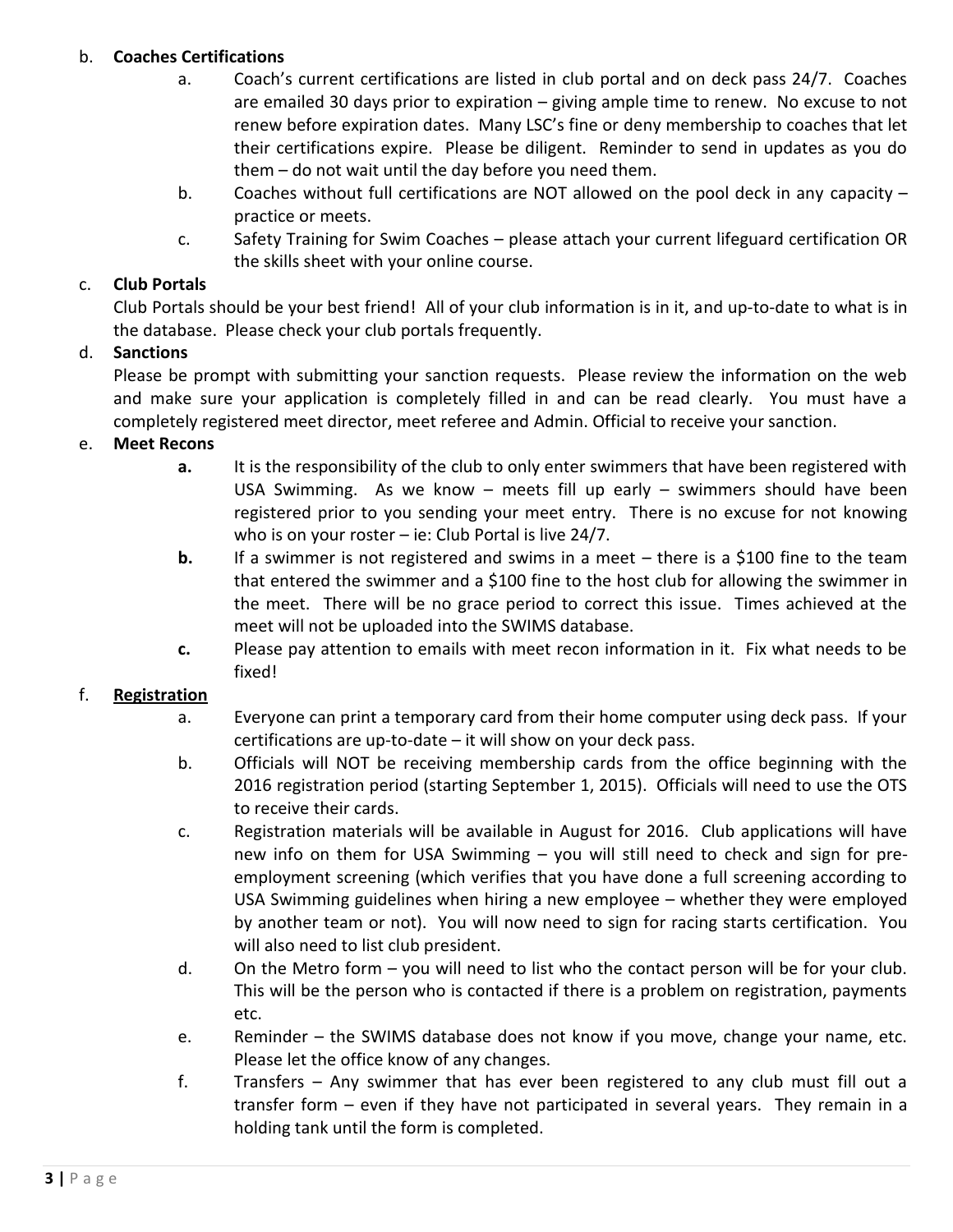g. USA Swimming still in discussion about online registration. Will be sure to keep you posted.

# g. **New York Parks, USA Swimming, Metro**

Our pilot program is going great, just completing the Borough Championship. Thanks to the officials that volunteered their time to help! NYCP has registered over 600 diversity swimmers and 59 coaches. Great initiative for all.

# **7: ADMINISTRATIVE VICE CHAIR:** Denise Byrne

- a. Club Achievement: Congratulations to Condors, Long Island Aquatic Club, La Guardia Twisters, Manhattan Makos, and Westchester Aquatics for their success.
- b. The Policy and Procedures manual is being updated and will be available as soon as possible.
- c. A Clinic for Meet Directors and Admin Officials was held the day before the HOD. 17 people attended the clinic at the YWCA in White Plains. The following is required to maintain certifications:
	- 1. You must take the Administrative Officials Test every three years (If you are not sure of your dates, please email [Denise.Byrne@metroswimming.org\)](mailto:Denise.Byrne@metroswimming.org)
	- 2. You must take an approved Meet Directors / Admin Officials Clinic every three years. (If you are not sure of your dates, please email [Denise.Byrne@metroswimming.org\)](mailto:Denise.Byrne@metroswimming.org)
	- 3. You must register as an Official. Coaches, please register as Coach and Official. If you are already an Official, that is fine, but you still must complete the AO/MD Certifications and remember that you CANNOT be listed as a Meet AO and be a wet side Official. If you are a non-athlete member, not a coach and not a trained and certified wet side official (stroke and turns, etc), you will need to register as an Official. Please understand that even though you have to register as an Official, you cannot officiate on the wet-side unless you have been trained and certified to do so.
	- 4. You must work as an Admin Official a minimum of 4 sessions per year and it must be reported by the Meet Referee in the OTS Reports that the Meet Referee fills out online.
	- 5. Meet Directors must receive from the Meet Referee their OTS Report with timelines within one week of the last session of your meet. This document must be submitted with your post meet reports.
	- 6. Meet Directors All Post Meet paperwork must be sent together (not in piece emails or mail). Please submit the Post Meet Report (both pages), the Meet Referee OTS Report with timelines and your check or voucher. Please submit all paperwork and payment to the Admin Vice Chair within 30 days of the meet's completion. If your check goes directly to the Metro Office, your paperwork must still be received within 30 days by the Admin Vice Chair. If the paperwork is not received, you will be considered late and a fine will be imposed.
	- 7. Admin Officials are responsible for the accuracy of Meet Manager and all duties that are posted on the USA Swimming Website. Admin Officials who are also certified as wet-side Officials cannot work the wet side of the deck during sessions at which they are serving as AO.
	- 8. For New Meet Directors / Admin Officials As in the case of new officials, there is a 60 day probationary period in which you will need to do your apprentice sessions, take your test, take the Athlete Protection online Class, and complete your Background Check online and register with USA Swimming by completing the non-athlete registration form on the Metro Website and sending it to Mary at the Metro Office [\(metro.office@metroswimming.org\)](mailto:metro.office@metroswimming.org).
	- 9. For New Meet Directors / Admin Officials You must complete your 4 apprentice sessions with a Certified AO and you must email the Admin Vice Chair upon completion of your apprenticeship for proper reporting.
	- 10. All Clinics must be run by either the Admin Vice Chair or the Officials' Chair or by educators appointed by the Admin Vice Chair or Officials' Chair and all Clinics must be approved and posted on the Metro Website in a timely manner.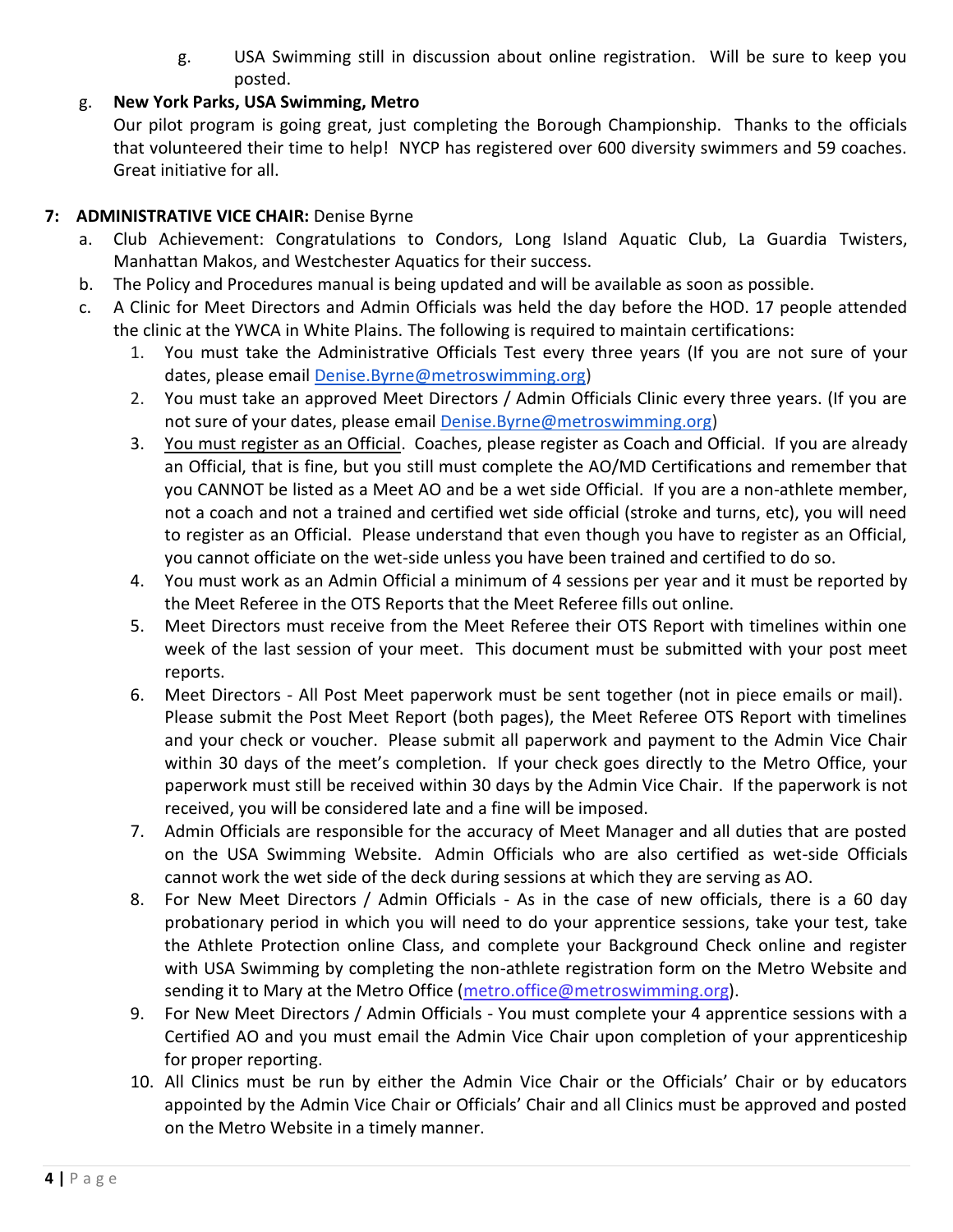- **8: SENIOR CHAIR:** John Collins and Dave Ferris
	- a. **Review of a Proposal tabled in September** Define the eligibility rules for Senor Mets and define "Metropolitan Swimming Historical Swimmer". Swimmers that grew-up in the organization should be allowed to compete.

**Section 202.2** of P&P Manual reads currently that to participate in Senior Mets Championships, the swimmer should have competed in individual events in a minimum of 3 Metropolitan Swimming sanctioned meets within the previous year. Swimmers who have historically competed in Metro shall have that provision waived during the years that they are residing at school.

**Dave Ferris made a motion** to delete the last part (*during the years that they are residing at school*) and to define a Metro Historical Swimmer as one who has resided in Metro LSC boundaries for three (3) years prior to the age of 18; those swimmers should be exempt from the 3 meets requirements needed to swim in Senior Mets. This motion was seconded by Marist.

**Long Discussion followed** – David Ellinghaus asked for an amendment to include swimmers that have **competed** in a Metro Team for many years but actually reside in Connecticut, Adirondack, or New Jersey, should also be allowed to compete under the updated Section 202.2. Rob Ortoff also requested clarification on the motion. Is the three meets requirement basically eliminated? Also, we already have a rule in place that allow Metro registered swimmers to substitute National level meets for the 3 meetsrule requirement. It seems that the original motion is more to accept a swimmer that has resided in the LSC, but never competed in the LSC, to have the 3 meets-requirement waived as long as the swimmer registers before Senior Mets.

**An amendment to the motion re.: Metro Historical Swimmer was made as follows** - a Metro Historical Swimmer is one who has **competed in Metro LSC boundaries** for three (3) years prior to the age of 18; those swimmers should be exempt from the 3 meets requirements needed to swim in Senior Mets.

- b. Proposal by senior committee to make our 2016 Senior Mets Winter Championships (2016 is an Olympic Year) a Long Course Meter Prelims and Long Course Meter Finals (instead of SCY Prelims and LCM Finals) failed. The meet will be SCY prelims and LCM finals.
- c. Format of Senior Mets to change from Thursday-Sunday to Wednesday-Saturday senior committee pulled the motion - Motion failed
- d. To change the scoring at Senior Mets to **3** (three) heats scoring, with the 3rd heat (Bonus Heat) continuing to be for 18&Under only – **motion passed**.
- e. Both the LCM Senior Mets in July 2015 and SCY/LCM Senior Mets in February 2016 will be held at NCAC at Eisenhower Park.
- **9: AGE GROUPS:** Edgar Perez and John Yearwood
	- a. **Eastern Zone Meet Recap**: Metro finished in 2nd place at Zones in March 2015. Kids swam extremely well and everything went smoothly! Chaperones were great and kids behaved extremely well.
	- b. **2016 Eastern Zone Long Course Championships bid from Metro –** 3 teams would host it: New York Sharks, Middies and Sachem- Meet will be held at NCAC at Eisenhower Park.
	- c. **Motion to keep the 8 & Under meet at one (1) site**. The meet may have become too large for one site to handle. The BOD approved a split of this meet at their April 29 BOD but this needs to be approved by the HOD as well – **Vote by acclamation was to keep this meet as one site only.**

### **10: COACHES REPRESENTATIVE**: Amine Boubsis

- a. Add "D" Final at Winter Senior Mets for all events (this is for new business)
- b. Amine Boubsis announced the 2014-15 Coach-of-the-Year Awards:
	- a. Senior Coach of the Year: **John Collins** (Badger)
	- b. Age Group Coach of the Year: **John Alaimo** (Phoenix)

# **11: OFFICIALS CHAIR**: Mark Amodio

a. Winners of the 2015 Stetz Memorial Award Scholarship are as follows: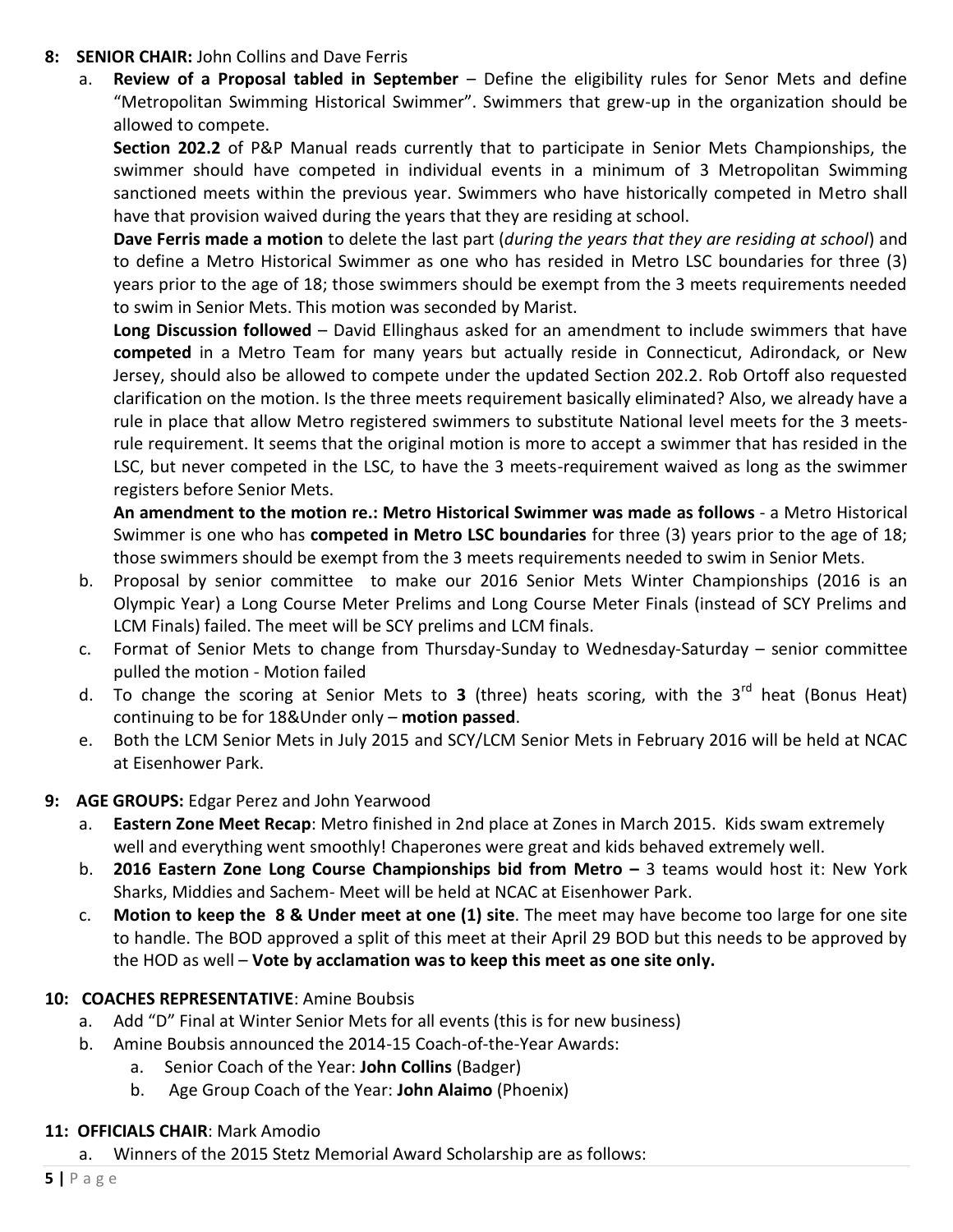- a. Maya Hare, Manhattan MAKO, who will attend Williams College
- b. Connor Brown, Long Island Aquatic Club, who will attend the University of Notre Dame
- b. Administrative Officials (AO) must take the Administrator Officials exam (not Admin. Referee exam) as they are truly meet administrators!

# **12: SAFETY/SAFE SPORT:** Brian Hansbury

- a. Safe Sport is catching some speed at USA Swimming and the growing concern are the guidelines regarding certifications.
- b. Background check and pre-employment check must be done.
- c. If you see something at meets … say something no massaging athletes boundaries are needed.
- d. Reminder to coaches: no Facebook, Instagram, etc. with your athletes!!!

# **13**: **DISABILITY:** Denise Byrne

- a. Two disabled Metro swimmers competed at National Meets this year!
	- 1. Devin Marrero of Silver Streaks competed in Toronto, Canada
	- 2. Johnny Giannotti of Sachem made Disability Nationals and holds a few National records.

# **14: NATIONAL TIMES VERIFICATION / TOP 16**: Monique Grayson

**SWIMS:** Reminders and suggestions

- a. Meets databases are much more accurate and there are very little problems most of the time. MDs and AOs are really doing a much better job! Many thanks to all!
- b. Reminder that Registration Recons are due at the Metro Office at least a week prior to the meets. Any additions to a meet must result in a new recon. Reminder – in our policy, we do have the info that a team that enters an unregistered swimmer in a meet is fined \$100 – the host team that takes that swimmers in the meet, and allows him/her to swim is also charged \$100.
- c. Another reminder is that teams take a big chance entering swimmers in a meet while not registered (and/or not transferred). This is a liability issue as insurance is void if there is an incident at the meet. Mary does send registration info to all the teams having problems in any recon. Meet Directors must scratch all non-registered swimmers!!!! There is no "Grace Period" for registrations!!! Housekeeping on spelling of names, missing initials and/or birthdates are also done after the meets.
- d. Records and Metro Top 25 are updated as soon as possible. Please email Monique with errors and omissions.

# **15: SWIM-A-THON**: Rich Finkelstein

- a. Information was available at the meeting
- b. Over \$41 million dollars have been raised by over a thousand different clubs in the last 10 years!
- c. New incentive and awards prizes

# **16: OPEN WATER**: Colleen Driscoll and Rob Ripp

- a. Sunday, June 28, 2015 Excel Open Water Race at Huntington/Cold Spring Harbor we expect a big crown this year as registration has already surpassed last year's attendance.
- b. Fire Island Open Water Race Saturday, July 11, 2015
- c. Sunday, July 12, 2015 Townwide Fund of Huntington OW Race in Huntington Bay
- d. Information for all three meets are available on the Metro calendar. If you not sure that you want to participate, just come see the events to learn what it's like.

### **16: DIVERSITY**: John Yearwood

a. **Joshua Bryant** (NBS) and **Alice Dauchez** (AGUA) were selected to attend the Eastern Zone Diversity Select Camp this year. The camp will be held June 25-28 at the University of Maryland, College Park. An application will be posted on the website for any coach that would like to go out to the camp.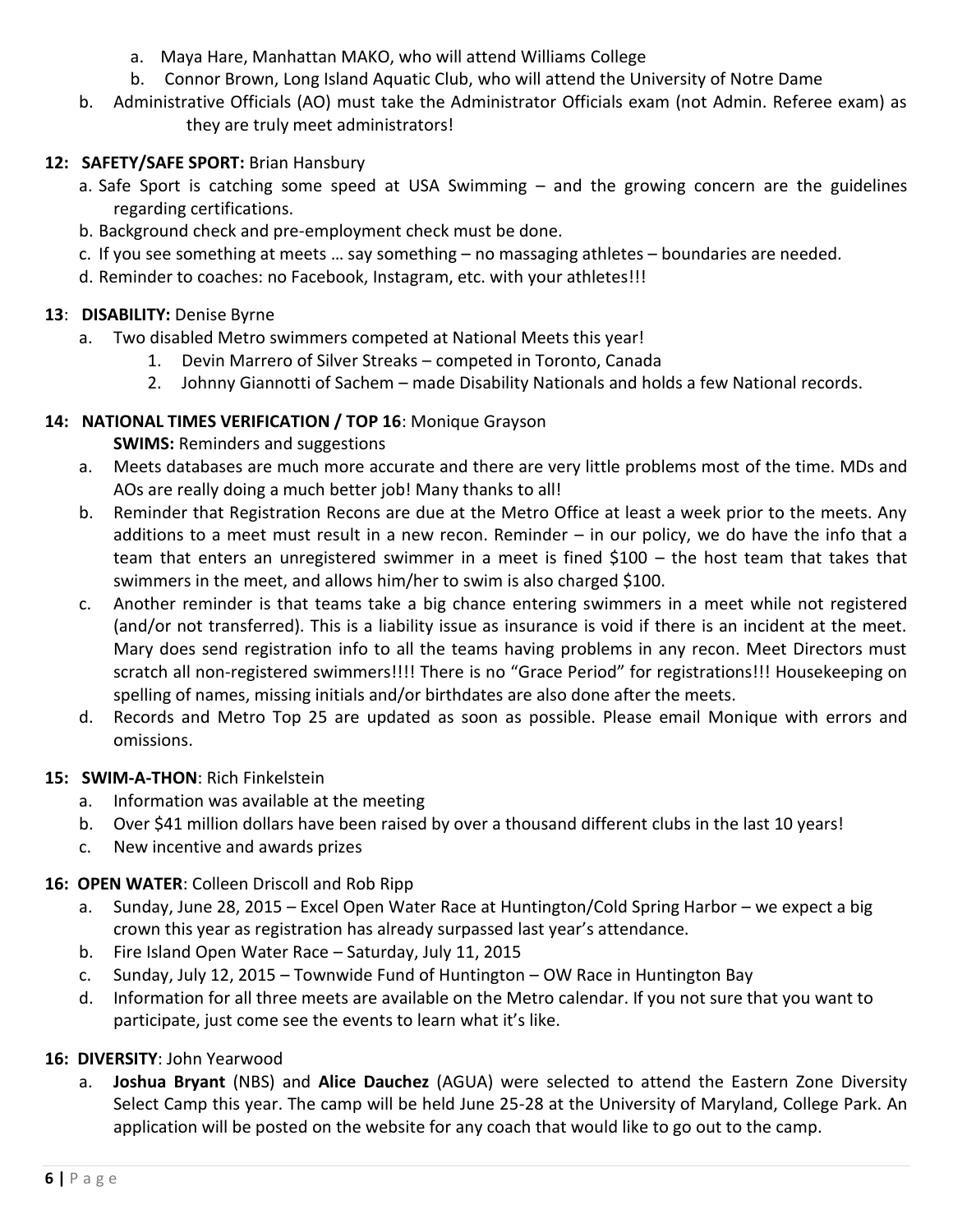b. **New York City Parks and Rec.** - First year for this program. They held their first meet which was a great success. Thanks to the officials that volunteered their time to help! NYCP has registered over 600 diversity swimmers and 59 coaches.

### **16: GENERAL CHAIR #2**: John McIlhargy

- a. Recap of motions that were approved/denied/left for discussion after the last BOD meeting:
	- a. To purchase 10 (ten) Colorado (or equivalent) backstroke starting platforms to be used at our championship meets, be available for rent for club events and to make available for training purposes to clubs on a limited basis. The estimated cost would be around \$3,500-\$4,000 but will negotiate – **Motion carried**
	- b. Proposed by the senior committee format of Senior Mets to change from Thursday-Sunday to Wednesday-Saturday – senior committee pulled the motion - **Motion failed**
	- c. Proposed by senior committee to make our 2016 Senior Mets Championships (2016 is an Olympic Year) a LCM Prelims and LCM Finals meet (instead of SCY Prelims and LCM Finals) –**Motion failed**
- b. Request from Rob Ortoff (LIE) requested to have a window of opportunity to make corrections on OME entries. Each club gets a report from USA-S' OME system so they can check and correct mistakes that were made. The problems arise after the OME entries are closed and coaches can't make changes. Long discussion followed on this subject!

**Rob Ortoff** made a motion to add a window of opportunity of 72 hours for Clubs to make corrections to their entries after OME closes, and this before the meet psych sheets are published on the web site. All were in favor and **motion carried**.

c. **Jeff Chu** introduced **an amendment** to the following officials requirements: "By the start of the 2017-18 short course season, Metro teams wishing to host meets must have a minimum of 4 certified officials affiliated with their teams: a meet referee, a starter, and two or more stroke & turns judges. Teams that do not meet this minimum number of officials will not be granted sanctions".

**Amendment:** The requirement to have a referee and starter shall be waived if a club has recruited at least 3 (three) new Strokes & Turns (S&T) officials within the preceding year. "New" meaning officials that had never been registered in Metro.

A motion to amend the policy was made and seconded by voting members of the House of Delegates. All members in attendance approved the amendment to the officials requirements. **Motion carries**. Very long discussion followed.

**Mark Amodio** added that Metro is the only LSC in the country that has some paid officials!!! All officials should be volunteers. Actually very often we don't have enough volunteers on deck. In most LSC's, the referee may receive a \$100 stipend for the whole meet (not per session). Mark mentioned that we must double the number of officials in order to get the LEAP 2 level! Officials must be there for the love of the sport and not to get paid!

**Dave Ferris** added that if the organization does not have enough officials, we will all suffer. We all have a responsibility to help run Metro Swimming and all clubs must take the responsibility to have officials, whether they run a meet or not!

**David Ellinghaus** added that at this time, there are a few clubs in Metro that provide all of the officials to all Metro meets. If we don't have enough officials, swimmers times from many meets will not be uploaded in SWIMS and those times will not count!

### **17: TECHNICAL PLANNING:** David Ellinghaus

The proposed Championship meets calendar for 2016 and the updated time standards for 2015 Long Course season are posted on the Web site.

#### a. Metropolitan Swimming Proposed Championship Meets Calendar for 2016

| February 13-14-15    | Zone Team Qualifier                                       | Metro-run meet at Lehman |
|----------------------|-----------------------------------------------------------|--------------------------|
| February 18-19-20-21 | Senior Mets SCY Prelims/LCM Finals Metro-run meet at NCAC |                          |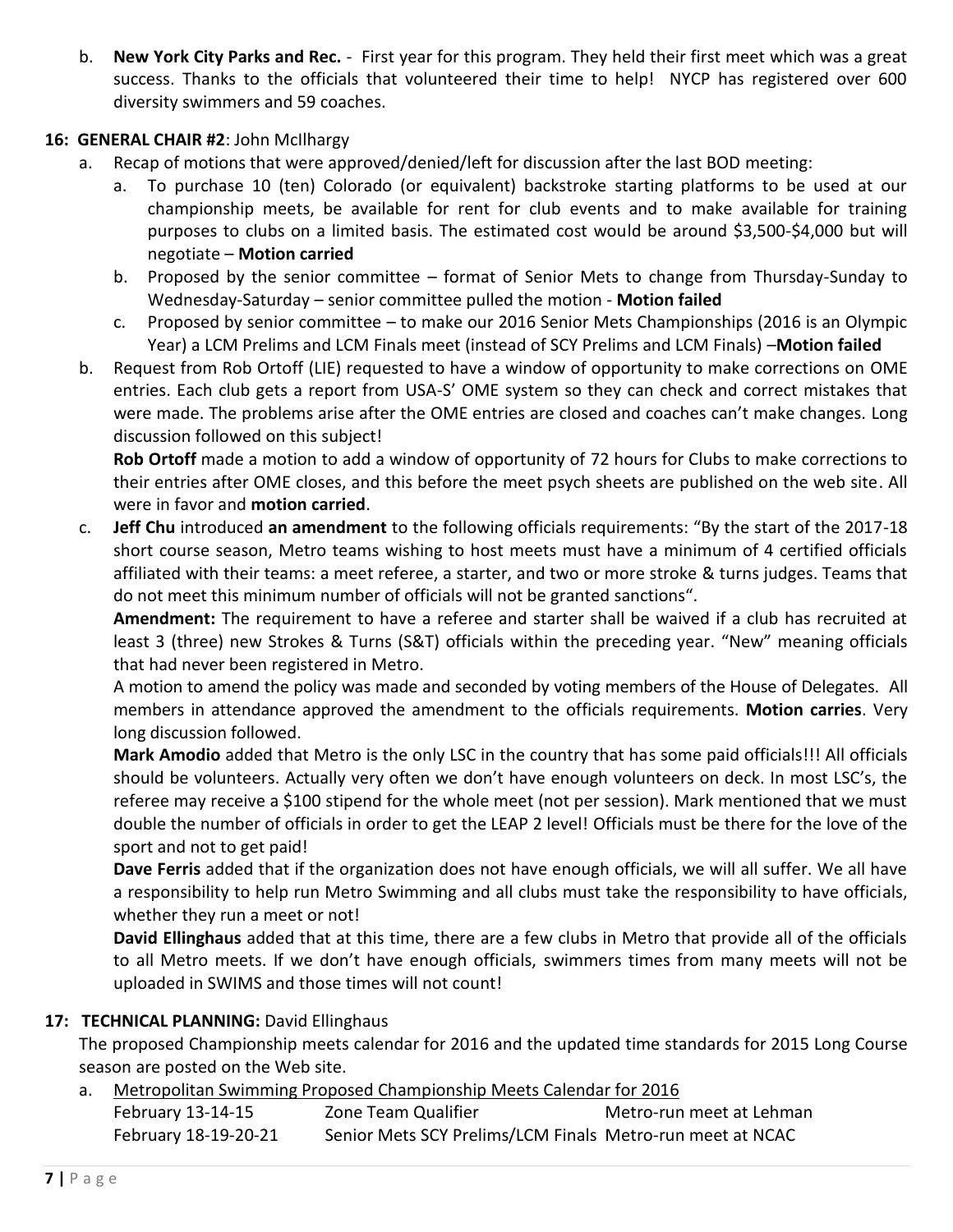| February 26-27-28- | Silver Championships (3 sites) | North: NYSA and PAC - NYSA won bid |
|--------------------|--------------------------------|------------------------------------|
|                    |                                | Central: BAD at Lehman             |
|                    |                                | South: SSC and TVSC - TVSC won bid |
| March 4-5-6-       | 8 & Under Championships        | <b>Condors at Felix Festa</b>      |
| March 11-12-13     | Junior Olympics                | <b>LIAC at Nassau County</b>       |
| March 11-12-13     | 15-18 Team Challenge           | <b>LIAC at Nassau County</b>       |
| March 18-19-20     | Bronze Championships (3 sites) | North: no bids                     |
|                    |                                | Central: no bids                   |
|                    |                                | South: Sachem                      |

b. David Ellinghaus made a motion that we accept all meet bids for the 2015-16 short course. The motion was seconded and accepted by all! **Motion carries**

# **18: ATHLETES' REPRESENTATIVES**: Michael Zuppone and Emily Sullivan

- a. Michael introduced Emily Sullivan (RA) as the newly elected Junior Rep.
- b. It is Frances Warren last meeting as our Athletes' Reps. But she will continue to be on the Board of Review as an athlete. Frances will graduate from Fordham University.
- c. Deck Changing reminder for all it is prohibited!
- d. Reminder to all coaches to review the following paragraphs re.: inappropriate touching and rubdown or massage – (305.1 and 305.2) page 103 of the 2015 USA Swimming Rulebook. We must remind coaches that they can't do this on deck. Contact the Meet Referee or Brian Hansbury if he is in attendance at a meet, to report any instances or problems.
- e. Michael is encouraging all swimmers to try Open Water meet!

# **19: NEW BUSINESS**

a. **Dues and Fees** – we have not increased our fees (Clubs registrations and Metro athletes' registrations) in a very long time (more than 10-15 years)!

With the 2016 Registration Period ahead of us, the BOD of Metropolitan Swimming must consider our current fee structure moving forward. Current dues:

- 1. USA Swimming Athlete and Non-Athlete Dues going up again another \$2.00 every year for the next 5 years for their portion – to \$54.00 for 2016 (\$56 in 2017; \$58 in 2018; etc..)
- 2. Metropolitan Swimming added Registration fee of \$10.00 has never been increased, or if it was, it happened a long time ago.
- 3. Metro Club Membership Dues are \$150.00 per club, with a \$70.00 per club portion going to USA Swimming; \$25.00 going to Stetz Scholarship Fund; and \$55.00 going to metropolitan Swimming. To fully fund our services and new programs which include Equipment, Diversity, Club Excellence, Coach Education, National Qualifiers and OT Qualifiers, we should consider the following:
	- (a) Athletes Registration \$54 USAS + \$12 Metro Total \$66.00 (2015 was \$62.00)
	- (b) Non-Athletes registration \$54 USAS + \$12 Metro Total \$66.00 (2015 was \$62.00)
	- (c) Clubs Registration is something requiring some more thoughts and debates maybe a scaled Club fee based on the size of the club the previous year like:

| Athletes        | \$175.00 |
|-----------------|----------|
| Athletes        | \$200.00 |
| Athletes        | \$225.00 |
| Athletes        | \$250.00 |
| Athletes        | \$275.00 |
| Athletes        | \$300.00 |
| Athletes        | \$325.00 |
| <b>Athletes</b> | \$350.00 |
|                 |          |